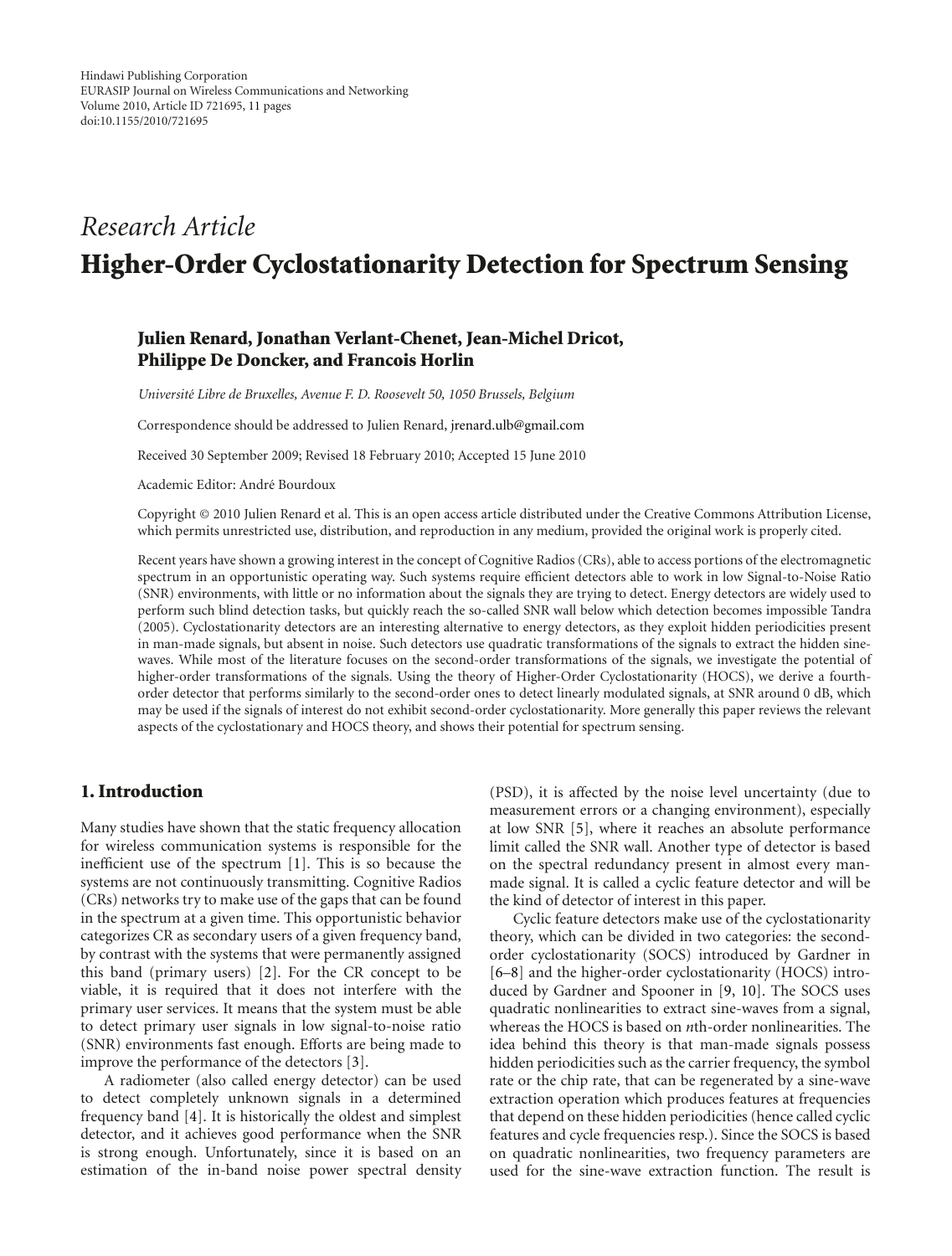called the spectral correlation density (SCD), and can be represented in a bifrequency plane. The SCD can be seen as a generalization of the PSD, as it is equal to the PSD when the cycle frequency is equal to zero. Therefore, the SOCS cyclic feature detectors act like energy detectors, but at cycle frequencies different from zero. The advantage of these detectors comes from the absence of features (at least asymptotically) when the input signal is stationary (such as white noise), since no hidden frequencies are present, or when the input signal exhibits cyclostationarity at cycle frequencies different than the one of interest. The HOCS cyclic-feature detectors are based on the same principles, but the equivalent of the SCD is a *n*-dimensional space (*n >* 2). Like SOCS detectors, HOCS detectors have originally been introduced in the literature to blindly estimate the signal frequency parameters.

It has been shown that the second-order cyclostationarity detectors perform better than the energy detectors in low SNR environments [7], and this has recently triggered a lot of research on the use of cyclostationarity detectors for spectrum sensing in the context of cognitive radios [11, 12]. However the second-order detectors suffer from a higher computational complexity that has just become manageable. First field-programmable gate array (FPGA) implementations are presented in [13, 14].

Higher-order detectors are generally even more complex, and since the variance of the features estimators increases when the order rises, most research results concern secondorder detectors. We will nevertheless demonstrate that it is possible to derive fourth-order detectors that bear comparable performances to second-order ones to detect linearly modulated baseband signals at SNR around 0 dB. The paper will include a mathematical analysis of the detection algorithm, the effects of each of its parameters and its computational complexity. Performance will be assessed through simulations and compared with the second-order detector.

After introducing the system model in Section 2, we will briefly review the basic notions of cyclostationarity theory in Section 3 in order to understand how second-order detectors work and identify their limitations. Afterwards, we will move on to HOCS theory, and present its most relevant aspects in Section 4, which will be used to characterize the linearly modulated signals in Section 5 and to derive an algorithm that may be used for signal detection of linearly modulated signals in Section 6. We will conclude by a comparison of the new detector performance with second-order detector and energy detector performances in Section 7.

## **2. System Model**

This paper focuses on the detection of linearly modulated signals, like pulse amplitude modulation (PAM) or quadrature amplitude modulation (QAM) signals. The baseband transmitted signal is usually expressed as

$$
s(t) = \sum_{m=-\infty}^{\infty} I_m \ p(t - mT_s), \tag{1}
$$

where  $I_m$  is the sequence of information symbols transmitted at the rate  $F_s = 1/T_s$  and  $p(t)$  is the pulse shaping filter (typically a square-root Nyquist filter). After baseband-toradio frequency (RF) conversion, the RF transmitted signal is given by:

$$
s^{\text{RF}}(t) = \Re[s(t)] \cos(\omega_c t) - \Im[s(t)] \sin(\omega_c t), \qquad (2)
$$

where  $\omega_c = 2\pi f_c$  and  $f_c$  is the carrier frequency. In the PAM case, the symbols *Im* are real and only the cosine is modulated. In the QAM case, the symbols *Im* are complex and both the cosine and sine are modulated. A QAM signal can be seen as two uncorrelated PAM signals modulated in quadrature.

For the sake of clarity, we assume that the signal propagates through an ideal channel. Our results can nevertheless be extended to the case of multipath channels, if we consider a new pulse shape that is equal to the convolution of square-root Nyquist filter with the channel impulse response. However, this would make the new pulse random. Simulations have shown that both second-order and fourth-order detectors are affected in the same way by a multipath channel (equivalent degradation of performances). Therefore it does not seem critical to introduce multipath channels in order to compare the two, and it allows us to work with a constant pulse shape. Additive white Gaussian noise (AWGN) of onesided PSD equal to  $N_0$  corrupts the signal at the receiver. Some amount of noise uncertainty can be added to  $N_0$ . The detection of the signal at the receiver can be either done directly in the RF domain or in the baseband domain after RF-to-baseband conversion.

# **3. Second-Order Cyclostationarity**

Two approaches are used to introduce the notion of cyclostationarity [8]. While the first approach introduces the temporal features of cyclostationary signals, the second approach is more intuitive and is based on a graphical representation of spectral redundancy. Both approaches lead to the same conclusion. This section reviews the main results of the second-order cyclostationarity theory, which will be generalized to higher-order cyclostationarity in the next sections.

*3.1. Temporal Redundancy.* A wide-sense cyclostationary signal  $x(t)$  exhibits a periodic autocorrelation function [6, 7]

$$
R_x(t,\tau) := \mathbb{E}[x(t)x^*(t-\tau)],\tag{3}
$$

where  $E[\cdot]$  denotes the statistical expectation operator. Since  $R_x(t, \tau)$  is periodic, it can be decomposed in a Fourier series

$$
R_x(t,\tau) = \sum_{\alpha} R_x^{\alpha}(\tau) e^{j2\pi\alpha t}, \qquad (4)
$$

where the sum is over integer multiples of the fundamental frequencies. The coefficient  $R_x^{\alpha}(\tau)$  is called the cyclic autocorrelation function, and represents the Fourier coefficient of the series given by

$$
R_{x}^{\alpha}(\tau) = \frac{1}{T_0} \int_{t=-T_0/2}^{T_0/2} R_{x}(t, \tau) e^{-j2\pi\alpha t} dt.
$$
 (5)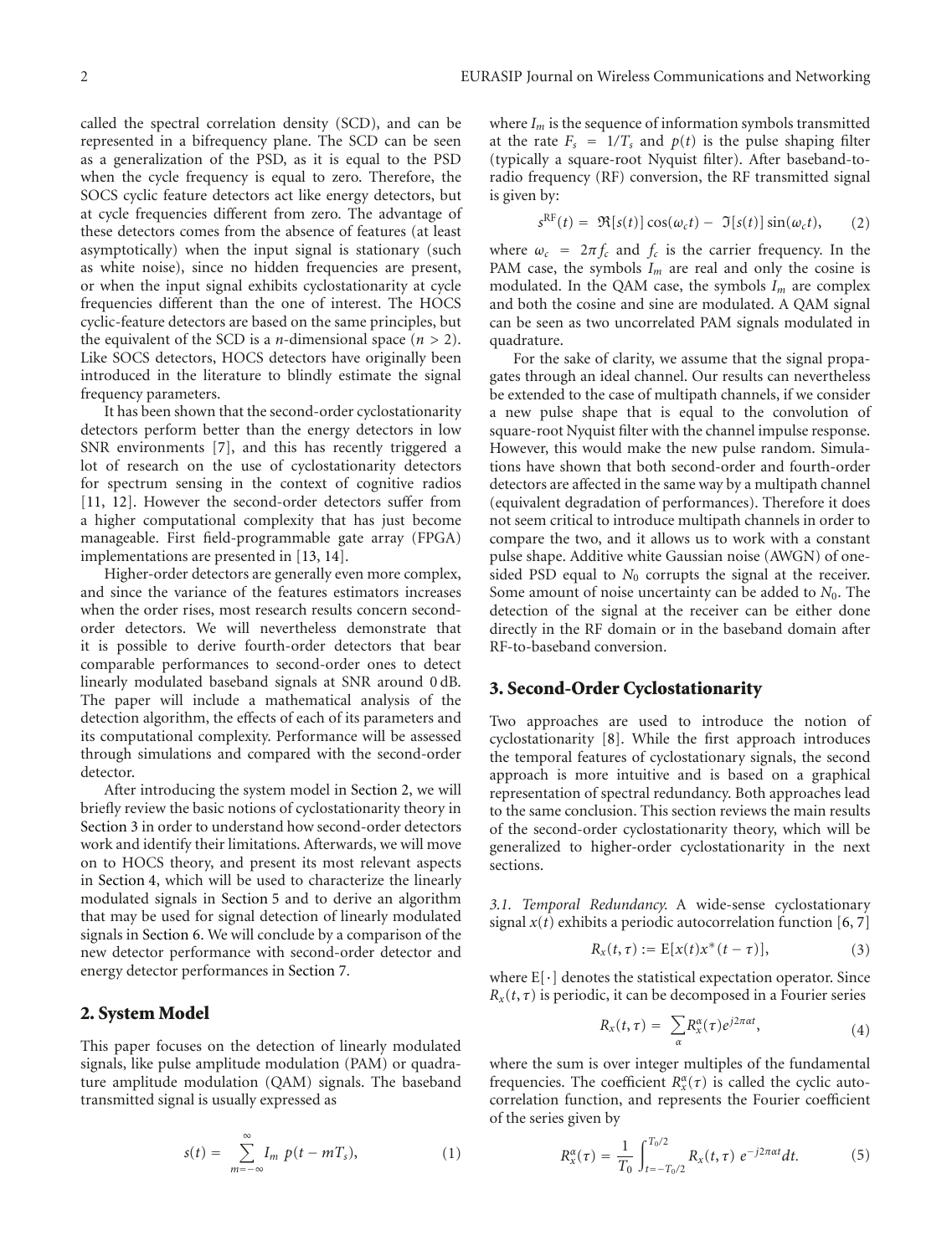When the signal is cyclo-ergodic, the expectation in the definition of the autocorrelation can be replaced by a time average so that

$$
R_{x}^{\alpha}(\tau) = \lim_{T \to \infty} \frac{1}{T} \int_{t=-T/2}^{T/2} x(t) \; x^{*}(t-\tau) \; e^{-j2\pi\alpha t} dt \; . \tag{6}
$$

The cyclic autocorrelation is therefore intuitively obtained by extracting the frequency *α* sine-wave from the time-delay product  $x(t)$   $x^*(t - \tau)$ . The SCD  $S_x^{\alpha}(f)$  is defined as the Fourier transform of  $R_x^{\alpha}(\tau)$  over  $\tau$ . We notice that the only cyclic frequencies *α* for which the SCD will not be null are the ones corresponding to the Fourier coefficients.

*3.2. Spectral Redundancy.* Let  $X(f)$  be the Fourier transform of  $x(t)$ . The SCD measures the degree of spectral redundancy between the frequencies  $f - \alpha/2$  and  $f + \alpha/2$  ( $\alpha$  being called the cyclic frequency). It can be mathematically expressed as the correlation between two frequency bins centered on *f* −  $\alpha/2$  and  $f + \alpha/2$  when their width tends toward zero [6, 7]

$$
S_{x}^{\alpha}(f)
$$
\n
$$
= \lim_{T \to \infty} \lim_{\Delta t \to \infty} \frac{1}{T \Delta t} \int_{t = -\Delta t/2}^{\Delta t/2} X_{T} \left( t, \frac{f + \alpha}{2} \right) X_{T}^{*} \left( t, \frac{f - \alpha}{2} \right) dt,
$$
\n(7)

where  $X_T(t, f)$  denotes the short-time Fourier transform of the signal

$$
X_T(t,f) = \int_{u=t-T/2}^{t+T/2} x(u) e^{-j2\pi fu} du.
$$
 (8)

Since the SCD depends on *f* and *α*, it can be graphed as a surface over the bifrequency plane ( $f, \alpha$ ). When  $\alpha = 0$ , the SCD reduces to the PSD.

*3.3. Baseband and RF Second-Order Features.* The performance of the cyclic feature detectors will first depend on the strength of the features they are trying to estimate. The two most common features exploited to detect the linearly modulated signals are linked with the symbol rate and the carrier frequency.

- (i) The symbol rate feature is usually exploited after RFto-baseband conversion at the receiver. As its name suggests it, it originates from the symbol rate at the transmitter. Since this is a discrete signal, its frequency spectrum is periodic, with a period equal to the inverse of the sample rate (which is equal to the symbol rate before RF conversion). If there is some excess bandwidth in the system, or in other words, if the pulse shaping filter  $p(t)$  does not totally cut off the frequency components larger than half the inverse of the symbol rate, some frequencies will be correlated, as shown in Figure 1.
- (ii) The doubled-carrier frequency feature is directly exploited in the RF domain. It is based on the symmetry of the RF spectrum, and it is much



FIGURE 1: Baseband signal frequency spectrum (top) and SCD at the symbol rate (bottom). The frequency spectrum results from the repetitive discrete signal spectrum and the filter shaping. The SCD is measured by the correlation between two frequency bins centered on *f* − *α/*2 and *f* + *α/*2 where *α* is the symbol rate. The symbol rate feature exists for baseband PAM/QAM signals if there is some excess bandwidth in the system.

stronger than the symbol rate feature (it is as strong as the PSD). Since it depends on the symmetry of the spectrum of the baseband signal, it only exists if the modulation used has no quadrature components. If a real PAM scheme is used, the carrier feature exists, as illustrated in the left part of Figure 2. If a complex QAM scheme is used, the carrier feature vanishes, as illustrated in the right part of Figure 2.

Since complex modulations are quite common, it would not be possible to implement a cyclic feature detector for CRs based on the doubled-carrier frequency feature. On the other hand, the symbol rate feature solely depends on the pulse shaping filter. Provided that there is some excess bandwidth, the symbol rate feature will exist, whatever the modulation. Unfortunately, that feature is relatively small and depends on the amount of excess bandwidth. We can therefore ask ourselves if it would not be possible to find greater features using a fourth-order detector.

## **4. Higher-Order Cyclostationarity**

The higher-order cyclostationarity (HOCS) theory is a generalization of the second-order cyclostationarity theory, which only deals with second-order moments, to *n*th-order moments [9, 10]. It makes use of the fraction-of-time (FOT) probability framework (based on time averages of the signals) which is closely related to the theory of high-order statistics (based on statistical expectations of the signals), by ways of statistical moments and cumulants. This section reviews the fundamentals of the HOCS theory and highlights the metrics that can be used for spectrum sensing.

*4.1. Lag-Product.* We must always keep in mind that the goal of the HOCS theory is to extract sine-waves components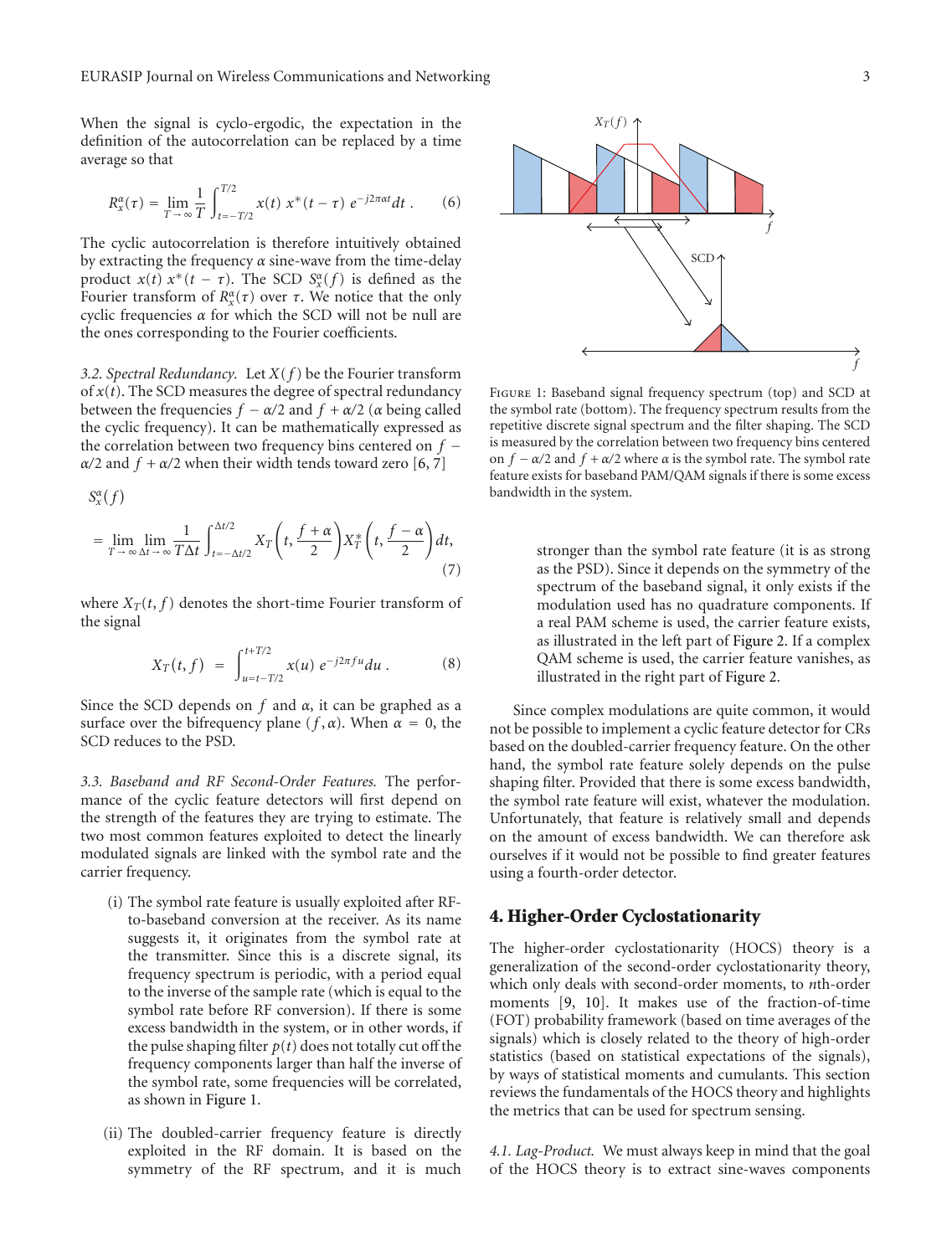FIGURE 2: RF signal frequency spectrum (top) and SCD at twice the carrier frequency (bottom). The SCD is measured by the correlation between two frequency bins centered on  $f - \alpha/2$  and  $f + \alpha/2$  where  $\alpha$  is the carrier frequency. The doubled-carrier frequency feature exists for RF PAM signals as the baseband frequency spectrum exhibits a correlation between negative and positive frequencies. In the absence of any filtering, this correlation produces a symmetric frequency spectrum (left part). The doubled-carrier frequency feature vanishes for RF QAM signals as the baseband frequency spectrum is uncorrelated (right part).

from a signal, in which they are hidden by random phenomena. To extract, or regenerate, these frequencies, a nonlinear operation must be called upon. The second-order theory uses the time-delay product  $L(t, \tau) = x(t) \cdot x^*(t - \tau)$  which will be transformed in the autocorrelation after averaging. A natural and intuitive generalization of this operation to the *n*th-order is called the lag-product and can be expressed as [9]:

$$
L(t, \underline{\tau})_n = x^{(*)}(t + \tau_1)x^{(*)}(t + \tau_2) \cdots x^{(*)}(t + \tau_n)
$$
 (9)

$$
= \prod_{j=1}^{n} x^{(*)_j} \Big( t + \tau_j \Big), \tag{10}
$$

where the vector  $\underline{\tau}$  is composed of the individual delays  $\tau_j$  $(j = 1, \ldots, n)$ . The notation  $x^{(*)}(t)$  indicates an optional conjugation of the signal *x*(*t*).

*4.2. Temporal Moment Function and Cyclic Temporal Moment Function.* If the signal possesses a *n*th-order sine-wave of frequency *α*, then the averaging of the lag-product, multiplied by a complex exponential of frequency *α*, must be different from zero [9]:

$$
R_{x}^{\alpha}(\underline{\tau})_{n} = \lim_{T \to \infty} \frac{1}{T} \int_{-T/2}^{T/2} L(t, \underline{\tau})_{n} e^{-j2\pi\alpha t} dt.
$$
 (11)

Obviously,  $R_x^{\alpha}(\underline{\tau})_n$  is a generalization of the cyclic autocorrelation function described in (5). It is called the *n*thorder cyclic temporal moment function (CTMF). The sum of the CTMF (multiplied by the corresponding complex exponentials) over frequency  $\alpha$  is called the temporal moment function (TMF) and is a generalization of the autocorrelation

function described in (3):

$$
R_x(t, \underline{\tau})_n = \sum_{\alpha} R_x^{\alpha}(\underline{\tau})_n e^{j2\pi\alpha t}.
$$
 (12)

Each term of the sum in (12) is called an impure *n*thorder sine-wave. This is so because the CTMF may contain products of lower-order sine-waves whose various orders sum to *n*. In order to extract the pure *n*th-order sine-wave from the lag-product, it is necessary to subtract the lowerorder products. The pure *n*th-order sine-wave counter-part of the CTMF, denoted by  $C_x^{\alpha}(\underline{\tau})_n$ , is called the cyclic temporal cumulant function (CTCF). The pure *n*th-order sine wave counter-part of the TMF, denoted by  $C_x(t, \tau)_n$ , is called the temporal cumulant function (TCF).

*4.3. Temporal Cumulant Function and Cyclic Temporal Cumulant Function.* The CTMF and TMF have been computed by using the FOT probability framework. In order to compute the CTCF and TCF, it is interesting to make use of the equivalence between the FOT probability framework and the high-order statistics theory. More specifically, the paper [9] demonstrates that the TMF of a signal can be seen as the *n*th-order moment of the signal, and that the TCF of a signal can be seen as the *n*th-order cumulant of the signal (hence their names). By using the conventional relations between the moments and the cumulants found in the high-order statistics theory, the TCF takes therefore the form:

$$
C_x(t, \underline{\tau})_n = \sum_{\{P\}} \left[ (-1)^{p-1} (p-1)! \prod_{j=1}^p R_x(t, \underline{\tau}_j)_{n_j} \right], \quad (13)
$$

where  $\{P\}$  denotes the set of partitions of the index set  $1, 2, \ldots n$  (10),  $p$  is the number of elements in the partition *P*, and  $R_x(t, \underline{\tau}_i)_{n_i}$  is the TMF of the *j*th-element of order  $n_j$ of the partition *P*.

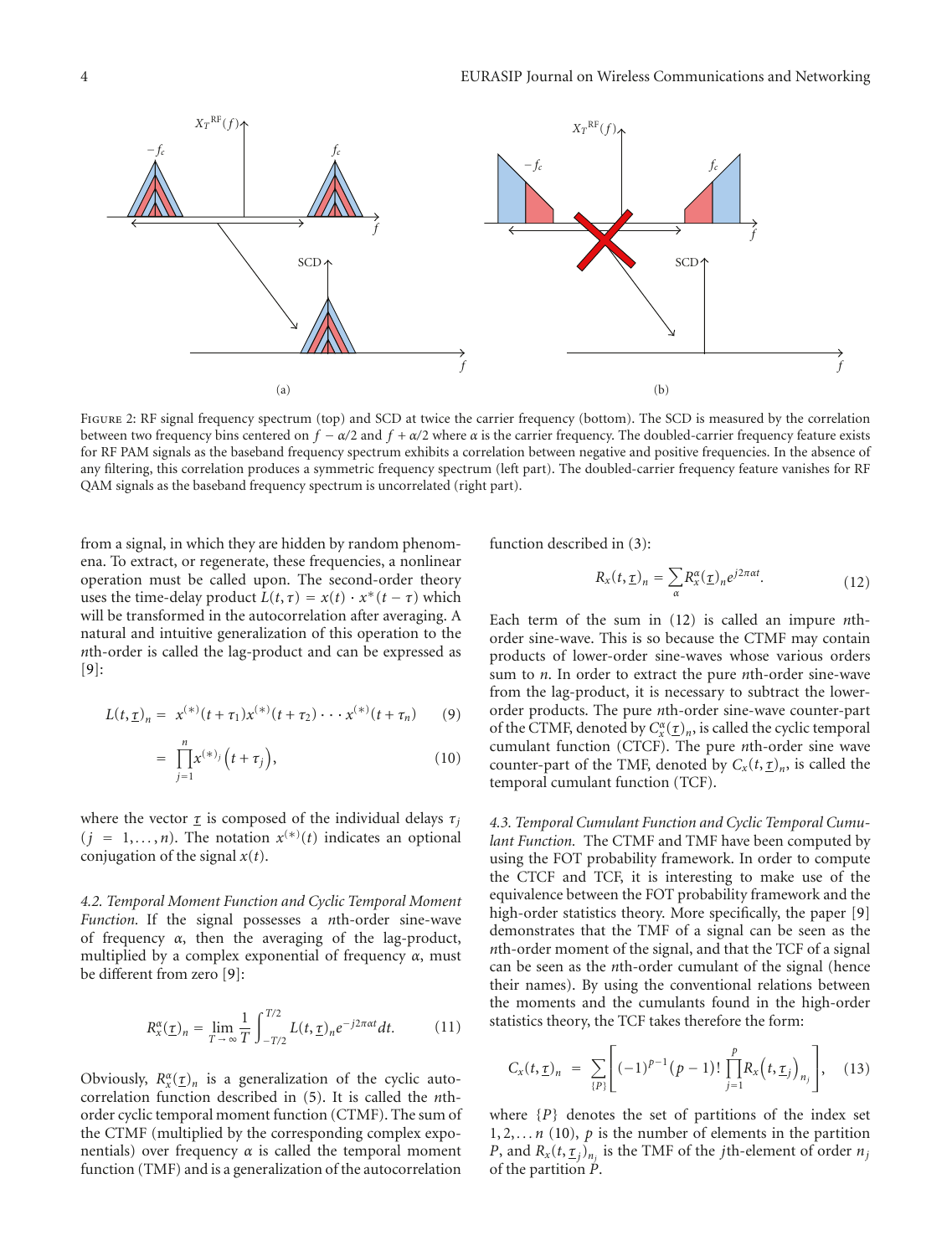The CTCFs are the Fourier coefficients of the TCF and can be expressed in terms of the CTMFs:

$$
C_{x}^{\alpha}(\underline{\tau})_{n} = \sum_{\{p\}} \left[ (-1)^{p-1} (p-1)! \sum_{\{\underline{\beta}\}^{j=1}} \prod_{j=1}^{p} R_{x}^{\beta_{j}}(\underline{\tau}_{j})_{n_{j}} \right], \quad (14)
$$

where {*β*} denotes the set of vectors of cycle frequencies for the partition *P* that sum to  $\alpha$  ( $\sum_{j=1}^{p} \beta_j = \alpha$ ), and  $R_x^{\beta_j}(\tau_j)_{n_j}$  is the CTMF of the *j*th-element of order *nj* of the partition *P* at the cycle frequency  $\beta_i$ .

The CTCF is periodic in <u>*τ*</del>:  $C_x^{\alpha}$  (*<u>τ</u>* + <u>1</u><sub>*n*</sub>  $\phi$ )<sub>*n*</sub> =  $C_x^{\alpha}$  (*<u>τ</u>*)<sub>*n*</sub>  $e^{j2\pi\phi\alpha}$ </u>  $(\underline{1}_n)$  is the dimension-*n* vector composed of ones, meaning that  $\phi$  is added to all elements of  $\tau$ ). Therefore, it is not absolutely integrable in *τ*. To circumvent this problem, one dimension is fixed (e.g.,  $\tau_n = 0$ ), and the CTCF becomes:  $\overline{C}^{\alpha}_x(\underline{u})_n = C^{\alpha}_x([\underline{u} \ 0])_n$ . This function is called reduced dimension-CTCF (RD-CTCF). It is the key metric of the ensuing algorithms for HOCS detectors. It should be noted that the equivalent exists for the CTMF and is called the RD-CTMF  $(\overline{R}_x^{\alpha}(\underline{u})_n = R_x^{\alpha}([\underline{u} \ 0])_n)$ . However the RD-CTMF is generally not absolutely integrable.

*4.4. Cyclic Polyspectrum.* The need for integrability comes from the desire to compute the Fourier transform of the RD-CTCF, which gives the cyclic polyspectrum (CP). The CP is a generalization of the SCD plane for cyclostationnary signals. However it is not necessary to compute the CP of a signal for sensing applications since detection statistics can be directly derived from a single slice of the RD-CTCF. For this reason, and the computational complexity gain, we will put the spectral parameters aside and devote our attention to the RD-CTCF.

# **5. Fourth-Order Features of Linearly Modulated Signals**

We have previously talked about the second-order cyclic features for communication signals, and we saw that the carrier frequency features tend to vanish from the SCD plane if the modulation is complex. We also asked ourselves if a fourth-order transformation of the signal may suppress the destructive interferences of quadrature components of a signal. We now have to gauge the potential of these fourthorder features. In this section, we compute the RD-CTCF of the baseband and RF linearly modulated signals and identify the interesting features that can be used for signal detection.

*5.1. Baseband Signals.* The TCF of the baseband signal (1) has been computed in paper [10]. The mathematical derivation results in:

$$
C_{s}(t,\tau)_{n} = C_{I,n} \sum_{m=-\infty}^{\infty} \prod_{j=1}^{n} p(t+mT_{s}+\tau_{j})
$$
 (15)

in which  $C_{I,n}$  is the *n*th-order cumulant of the symbol sequence *Im*:

$$
C_{I,n} = \sum_{\{P_n\}} \left[ (-1)^{p_n-1} (p_n-1)! \prod_{j=1}^{p_n} R_{I,n_j} \right], \qquad (16)
$$

where  $\{P_n\}$  is the set of partitions of the set  $\{1, \ldots, n\}$ ,  $p_n$ is the number of elements in the partition  $P_n$ , and  $n_j$  is the order of the *j*th-element in the partition  $P_n$  ( $j = 1 \cdots p_n$ ).  $R_{I,n}$  is the *n*th-order moment of the symbol sequence  $I_m$ :

$$
R_{I,n} = \lim_{K \to \infty} \frac{1}{K} \sum_{k=-K/2}^{K/2-1} \left[ \prod_{q=1}^{n} I_k^{(*)_q} \right].
$$
 (17)

The expression of the moment *RI*,*<sup>n</sup>* can be understood this way: given a particular type of modulation, do the symbol variables  $I_k$  elevated to the power  $n$  (with optional conjugation specified by the operator  $(*)$ <sub>*a*</sub>) gives a constant result? The answer to this question is helpful in assessing if a given signal may exhibit *n*th-order features and what kind of conjugation must be used in the lag-product (10). The appendix illustrates this result for the binary PAM and the quaternary QAM constellations (see also [10, 15]).

Computing the Fourier transform of the TCF and canceling  $\tau_n$  reveals the RD-CTCF in the form of:

$$
\overline{C}_s^{\alpha}(\underline{u})_n = \frac{C_{I,n}}{T_s} \int_{t=-\infty}^{\infty} p^{(*)}(t) \prod_{j=1}^{n-1} p^{(*)}(t+u_j) e^{-j2\pi\alpha t} dt,
$$
\n(18)

where the cycle frequencies are integer multiples of the symbol rate  $(\alpha = kF_s \text{ with } k \text{ integer})$ . The RD-CTCF of the baseband signal is nonzero only for harmonics of the symbol rate. The amplitude of the features tend to zero as the harmonic number *k* increases.

*5.2. RF Signals.* The RD-CTCF of the RF signal specified by (2) can be inferred from the RD-CTCF of the baseband signal *s*(*t*) by noting that the RF signal is obtained by modulating two independent PAM signals in quadrature. We need to calculate the CTCFs of PAM, sine and cosine signals, and to combine them using the following rules:

(i) The cumulant of the sum is equal to the sum of the cumulants if the signals are independent. Therefore, if  $y(t) = x(t) + w(t)$  where  $x(t)$  and  $w(t)$  are two independent random signals, we have:

$$
C_y(t, \underline{\tau})_n = C_x(t, \underline{\tau})_n + C_w(t, \underline{\tau})_n \tag{19}
$$

and, after Fourier transform, we obtain:

$$
C_{y}^{\alpha}(\underline{\tau})_{n} = C_{x}^{\alpha}(\underline{\tau})_{n} + C_{w}^{\alpha}(\underline{\tau})_{n}.
$$
 (20)

(ii) The moment of the product is equal to the product of the moments if the signals are independent. Therefore, if  $y(t) = x(t) w(t)$  where  $x(t)$  and  $w(t)$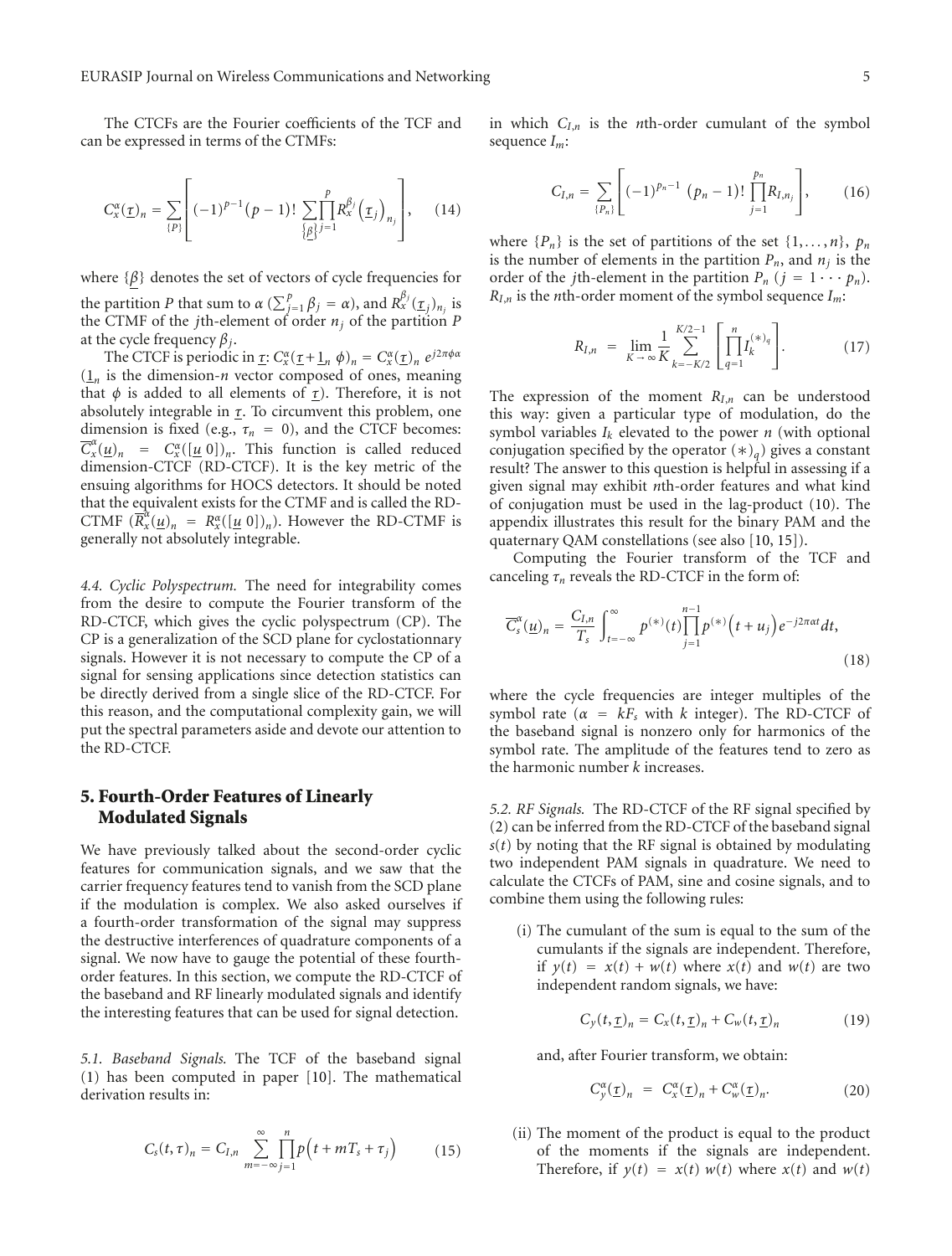are two independent random signals, we have:

$$
R_y(t, \underline{\tau})_n = R_x(t, \underline{\tau})_n R_w(t, \underline{\tau})_n \tag{21}
$$

and, after Fourier transform, we obtain:

$$
R_{\mathcal{Y}}^{\alpha}(\underline{\tau})_{n} = \sum_{\gamma} R_{x}^{\alpha - \gamma}(\underline{\tau})_{n} R_{\mathcal{W}}^{\gamma}(\underline{\tau})_{n}.
$$
 (22)

Equation (22) means that we have to multiply all CTMFs of *x*(*t*) and *w*(*t*) which sum to *α*. If one of the signals is nonrandom  $(w(t))$  in our case), the CTMF of the random signal can be replaced by its CTCF:

$$
C_{y}^{\alpha}(\underline{\tau})_{n} = \sum_{\gamma} C_{x}^{\alpha-\gamma}(\underline{\tau})_{n} R_{w}^{\gamma}(\underline{\tau})_{n}.
$$
 (23)

The CTCFs of the baseband PAM signals can be computed using (18). The only difference with a QAM signal resides in the cumulant of the symbol sequence  $C_{I,n}$ , which must be computed for PAM symbols through (16) and (17) (see the binary PAM case in the appendix).

The CTMF of the sine and cosine signals can easily be determined from the expression of their lag-products:

$$
R_{\cos}^{\alpha}(t, \underline{\tau})_n = \lim_{T \to \infty} \frac{1}{T} \int_{-T/2}^{T/2} \prod_{j=1}^n \cos(\omega_c t + \phi_j) e^{-i2\pi\alpha t} dt
$$
  

$$
R_{\sin}^{\alpha}(t, \underline{\tau})_n = \lim_{T \to \infty} \frac{1}{T} \int_{-T/2}^{T/2} \prod_{j=1}^n \sin(\omega_c t + \phi_j) e^{-i2\pi\alpha t} dt,
$$
\n(24)

where  $\phi_i = \omega_c \tau_i$ . The lag-product can be decomposed into a sum of cosine signals at various frequencies using Simpson formulas:

$$
L_{\cos}(t, \underline{\tau})_2 = \frac{1}{2}\cos(2\omega_c t + \phi_1 + \phi_2) + \frac{1}{2}\cos(\phi_1 - \phi_2)
$$
  

$$
L_{\sin}(t, \underline{\tau})_2 = -\frac{1}{2}\cos(2\omega_c t + \phi_1 + \phi_2) + \frac{1}{2}\cos(\phi_1 - \phi_2)
$$
(25)

for the second order, and:

$$
L_{\cos}(t, \underline{\tau})_4 = \frac{1}{8} \cos(4\omega_c t - \phi_1 - \phi_2 - \phi_3 - \phi_4)
$$
  
+ 
$$
\frac{1}{8} (\cos(2\omega_c t + \phi_1 + \phi_2 + \phi_3 - \phi_4)
$$
  
+ 
$$
\cos(2\omega_c t + \phi_1 + \phi_2 - \phi_3 + \phi_4)
$$
  
+ 
$$
\cos(2\omega_c t + \phi_1 - \phi_2 + \phi_3 + \phi_4)
$$
  
+ 
$$
\cos(2\omega_c t - \phi_1 + \phi_2 + \phi_3 + \phi_4))
$$
  
+ 
$$
\frac{1}{8} (\cos(\phi_1 - \phi_2 + \phi_3 - \phi_4)
$$
  
+ 
$$
\cos(\phi_1 - \phi_2 - \phi_3 + \phi_4)
$$
  
+ 
$$
\cos(\phi_1 + \phi_2 - \phi_3 - \phi_4))
$$

$$
L_{\sin}(t, \underline{\tau})_4 = \frac{1}{8} \cos(4\omega_c t - \phi_1 - \phi_2 - \phi_3 - \phi_4)
$$
  
\n
$$
- \frac{1}{8} (\cos(2\omega_c t + \phi_1 + \phi_2 + \phi_3 - \phi_4)
$$
  
\n
$$
+ \cos(2\omega_c t + \phi_1 + \phi_2 - \phi_3 + \phi_4)
$$
  
\n
$$
+ \cos(2\omega_c t + \phi_1 - \phi_2 + \phi_3 + \phi_4)
$$
  
\n
$$
+ \cos(2\omega_c t - \phi_1 + \phi_2 + \phi_3 + \phi_4))
$$
  
\n
$$
+ \frac{1}{8} (\cos(\phi_1 - \phi_2 + \phi_3 - \phi_4)
$$
  
\n
$$
+ \cos(\phi_1 - \phi_2 - \phi_3 + \phi_4)
$$
  
\n
$$
+ \cos(\phi_1 + \phi_2 - \phi_3 - \phi_4))
$$
\n(26)

for the fourth order. It is clear that the CTMF of sine or cosine signals is made of Dirac's deltas at cycle frequencies  $4f_c$ ,  $2f_c$ , and 0.

Since the real and imaginary parts of *s*(*t*) are two statistically independent PAM signals, the CTCF of  $s^{RF}(t)$ is the sum of two CTCFs of modulated PAM signals in quadrature. The CTCFs of  $\Re[s(t)]$  and  $\Im[s(t)]$  are equal and denoted by  $C_{\text{PAM}}^{\alpha}(\underline{\tau})_n$  in our next results. We can finally write:

$$
\overline{C}_{s^{\rm RF}}^{\alpha}(\underline{u})_n = \sum_{\gamma} \overline{C}_{\rm PAM}^{\alpha-\gamma}(\underline{u})_n \left( \overline{R}_{\rm cos}^{\gamma}(\underline{u})_n + \overline{R}_{\rm sin}^{\gamma}(\underline{u})_n \right). \tag{27}
$$

For  $n = 2$ , we observe the destructive interference between the components of  $\overline{R}_{\cos}^{y}(\underline{u})_2$  and  $\overline{R}_{\sin}^{y}(\underline{u})_2$  at twice the carrier frequency, as was introduced in Section 3.

For  $n = 4$ , we also observe that the components of  $\overline{R}_{\cos}^{y}(\underline{u})_4$  and  $\overline{R}_{\sin}^{y'}(\underline{u})_4$  at twice the carrier frequency cancel out, just as they do for the second order. There only remain the features at zero and four times the carrier frequency:

$$
\overline{C}_s^0(\underline{u})_4 \simeq \overline{C}_{PAM}^0(\underline{u})_4 \left( \overline{R}_{\cos}^0(\underline{u})_4 + \overline{R}_{\sin}^0(\underline{u})_4 \right)
$$
\n
$$
= 2 \overline{C}_{PAM}^0(\underline{u})_4 \overline{R}_{\cos}^0(\underline{u})_4
$$
\n
$$
\overline{C}_s^{4f_c}(\underline{u})_4 \simeq \overline{C}_{PAM}^0(\underline{u})_4 \left( \overline{R}_{\cos}^{4f_c}(\underline{u})_4 + \overline{R}_{\sin}^{4f_c}(\underline{u})_4 \right)
$$
\n
$$
= 2 \overline{C}_{PAM}^0(\underline{u})_4 \overline{R}_{\cos}^{4f_c}(\underline{u})_4.
$$
\n(28)

Since  $\overline{R}_{\cos}^0(\underline{u})_4$  is a sum of cosines that depend on <u>u</u> and  $\overline{R}_{\cos}^{4f_c}(\underline{u})_4 = (1/16)e^{j\omega_c\sum(-)_{i}\phi_i}$  (the notation  $(-)_{i}$  indicates an optional sign change according to the expressions  $(25)-(26)$ ), the features  $\overline{C}_s^{4f_c}(\underline{u})_4$  are six times smaller than the features  $\overline{C}_s^0(\underline{u})_4$  (at least when <u>*u*</u> is null) and are therefore less suited for sensing scenarios.

*5.3. Baseband and RF Fourth-Order Features.* We have to choose between baseband or RF signals and decide on the cycle frequency that will be used by the detector. We have seen that baseband QAM signals have features at the cycle frequencies that are multiples of the symbol rate  $(0, F_s, 2F_s...)$ , whereas RF signals have additional features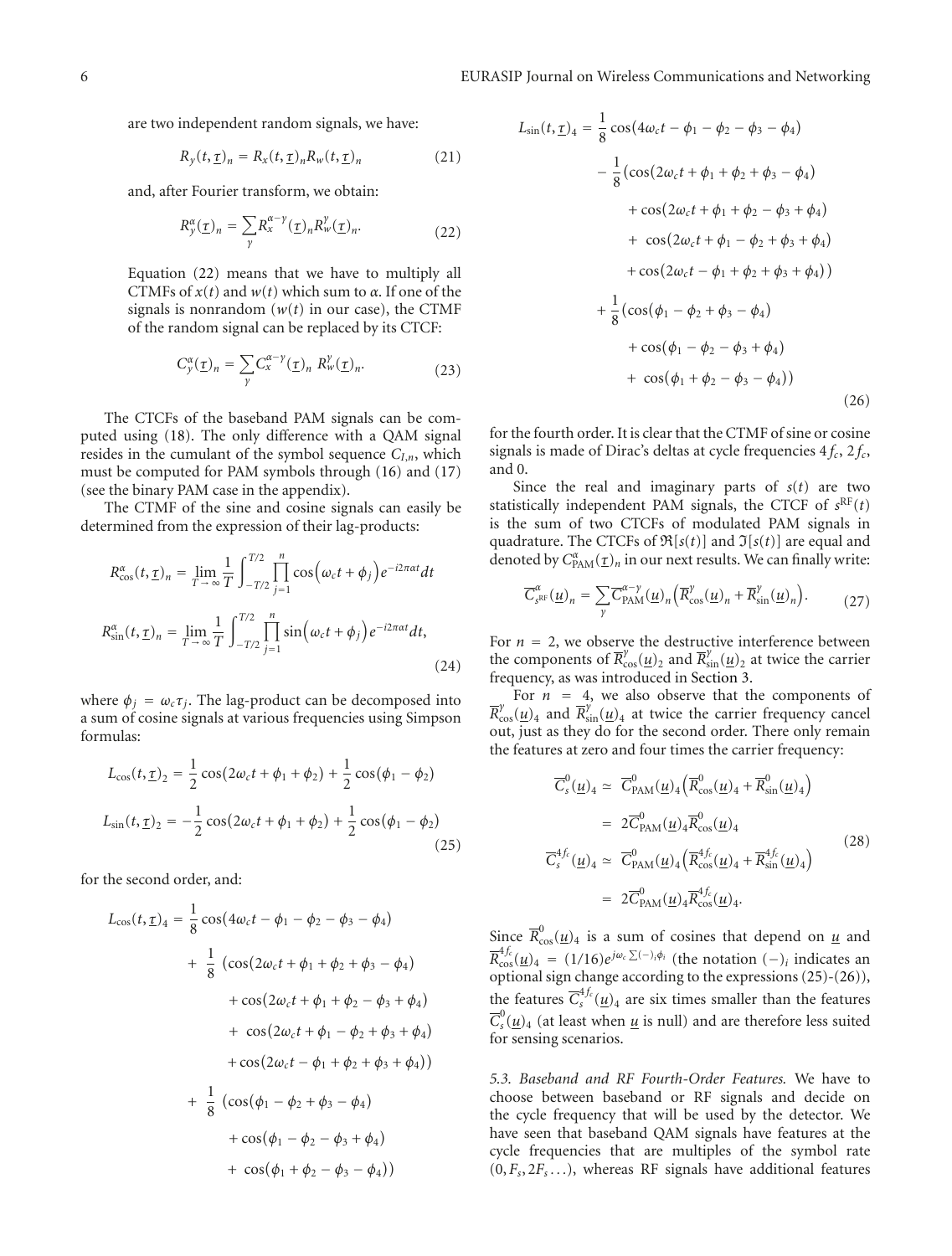

Figure 3: Fourth-order RD-CTCF of a 4-QAM baseband signal as a function of the lag parameters  $l_1$  and  $l_2$  for the cycle frequency 0. The values of  $l_0$  and  $l_3$  have been fixed to 0 and 3 respectively. The system parameters are: 1 MHz symbol frequency, 10 MHz sample frequency, normalized square-root Nyquist pulse shaping filter of 0*.*2 roll-off factor.

at cycle frequencies that depend on the carrier frequency  $(4fc + 0, 4fc + F_s, 4fc + 2F_s...)$ . It has been shown that these additional features are small and that the strongest feature for both baseband and RF signals is obtained when the cycle frequency  $\alpha$  is equal to zero. Since noise signals do not have any fourth-order feature (the fourth-order cumulant of a Gaussian random variable is equal to zero), even when  $\alpha = 0$ . Note that  $\alpha = 0$  is a degenerated cycle frequency, which is present even in stationary signals. However, since it gives the strongest 4th-order feature, it is the frequency that will be preferred for our sensing scenario, even if the denomination "cyclic-feature detector" becomes inappropriate in this case.

Simulations made with baseband or RF signals for  $\alpha = 0$  have shown that the two detectors exhibit similar performances. From now on, we will focus on the fourthorder feature detection for baseband signals and let aside the fourth-order feature detection for RF signals, as it enables a significant reduction of the received signal sampling frequency. The feature obtained in this situation is illustrated in Figure 3.

## **6. Fourth-Order Feature Detectors**

*6.1. RD-CTCF Estimator.* In order to estimate the RD-CTCF of the baseband QAM signal, we would have to use (14). Luckily, the signal is complex and the second order features disappear if we do not use any conjugation in the lag product (see the quaternary QAM example in the appendix). Therefore the RD-CTCF is equal to the RD-CTMF:

$$
\overline{C}_s^0(\underline{u})_4 = \overline{R}_s^0(\underline{u})_4 = \lim_{T \to \infty} \frac{1}{T} \int_{-T/2}^{T/2} L_s(t, \underline{u})_4 dt \qquad (29)
$$

In practice, the RD-CTCF is estimated based on a size-*N* finite observation window of the received sequence *s*[*n*] obtained after sampling the received signal.

$$
\widehat{\overline{C}}_s[\underline{l}]_4 = \frac{1}{N} \sum_{n=-N/2}^{N/2-1} L_s[n, \underline{l}]_4
$$
\n(30)

with  $N > 2$  max  $|l_i|$  and  $l_i$  are the elements of the discrete lag-vector *l* of size  $n - 1$ .

*6.2. Noise Mean and Variance.* When there is only noise in the system, the mean of the RD-CTCF is equal to 0 since the fourth-order cumulant of a Gaussian random variable is null. On the other hand, the variance of the RD-CTCF is a function of the lag-vector given by:

$$
\sigma_{\text{RD-CTCF}}^2 = \begin{cases}\n\frac{1}{N} \sigma_n^8 & \text{if all lag values are different} \\
\frac{2}{N} \sigma_n^8 & \text{if two lag values are equal} \\
\frac{6}{N} \sigma_n^8 & \text{if three lag values are equal} \\
\frac{24}{N} \sigma_n^8 & \text{if all lag values are equal}\n\end{cases}
$$
\n(31)

in which  $\sigma_n^2$  is the variance of AWGN noise samples at the input of the RD-CTCF estimator. Simulations illustrated in Figure 4 confirm the result (31). Every discrete lag-vector *l* for which two or more values  $l_i$ ,  $l_j$  are identical should be avoided, since it increases the noise variance. However, to afford the luxury of choosing lag values that are different from zero, we would have to increase the sampling rate at the receiver, which in turn would increase the noise power. Simulations have shown that it is better to use the lowest sampling rate that still satisfies Shannon's theorem, and set all lag values equal to zero. The RD-CTCF variance also quite naturally decreases as the observation window *N* is increased.

*6.3. Detector.* The detector has to decide between two hypotheses: hypothesis *H*<sup>0</sup> implying that no signal is present, hypothesis  $H_1$  implying that the linearly modulated signal is present. The absolute value of the feature (here the RD-CTCF) is compared to a threshold *γ* to make a decision:

$$
\left| \widehat{\overline{C}}_s^0(\underline{l})_4 \right| \underset{H_0}{\geq \ } y. \tag{32}
$$

The threshold is usually fixed to meet a target probability of false alarm (decide  $H_1$  if  $H_0$ ). In order to compute the threshold level as a function of the probability of false alarm, we must know the distribution of the RD-CTCF. We already know its mean and variance values and using the centrallimit theorem, we assume that the output distribution is Gaussian (see also [16]). As a consequence, the absolute value of the RD-CTCF takes the form of a Rayleigh distribution and the threshold level can be found using:

$$
\gamma = \sqrt{-\sigma_{\text{RD-CTCF}}^2 \ln P_{fa}},\tag{33}
$$

where  $P_{fa}$  is the probability of false alarm.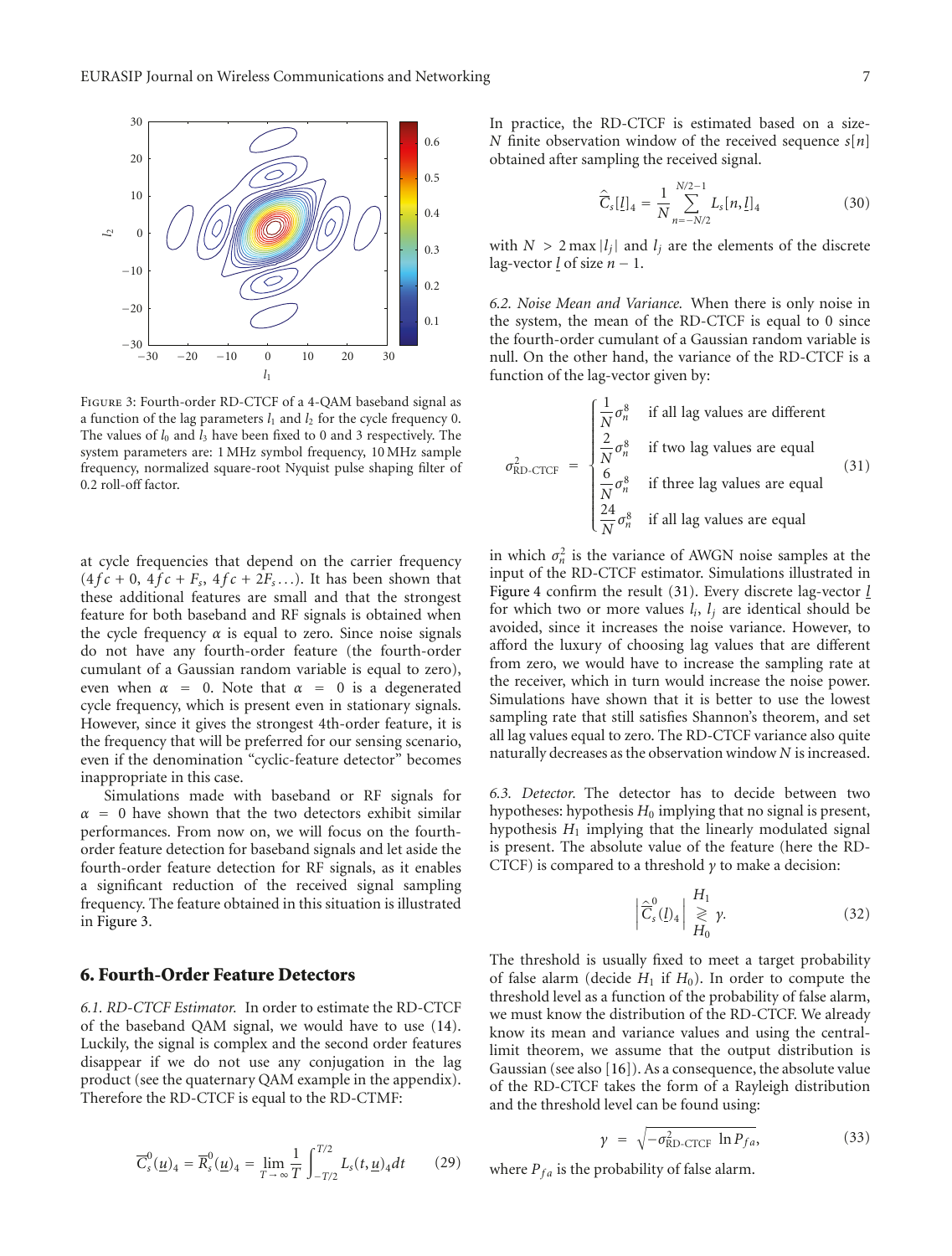

Figure 4: Noise variance at the output of the RD-CTCF estimator as a function of the lag parameters  $l_1$  and  $l_2$  for the cycle frequency 0. The values of  $l_0$  and  $l_3$  have been fixed to 0 and 3, respectively. The system parameters are: 1 MHz symbol frequency, 10 MHz sample frequency,  $\sigma_n^2 = 10$ . The number of noise realizations is 1000.

## **7. Detector Comparison**

We will now briefly review the principles of all detectors previously mentioned in this paper, and compare their performance and computational complexity. We assume that second-order and fourth-order detectors work only at a single location of the feature they exploit (the second-order detector works at most favorable frequency, the fourth-order detector works at the most favorable value of the discrete lagvector *l*). Monte-Carlo simulations were used, each of which used 5000 iterations.

*7.1. Energy Detector.* This is the most widely used detector in wireless communication systems. It averages the square modulus of the received sequence over time:

$$
\rho_{\rm ED} = \frac{1}{N} \sum_{n=-N/2}^{N/2-1} |s[n]|^2.
$$
 (34)

Its advantages are its simplicity and its ability to perform blind detection (since it does not require any information about the signal it is trying to detect). Unfortunately, it has been demonstrated that it cannot be used in low-SNR environments due to its sensitivity to noise uncertainty [6].

*7.2. Second-Order Detector.* This detector computes an estimation of the SCD by averaging, over time and frequency domains, the cyclic periodogram of the signal spectrum  $S_k(f)$  computed for a finite time window at time *k*:

$$
\rho_{\text{CF2}} = \frac{1}{K} \frac{1}{F} \sum_{k=-K/2}^{K/2-1} \sum_{u=-F/2}^{F/2-1} S_k \left( f + u - \frac{\alpha}{2} \right) S_k^* \left( f + u + \frac{\alpha}{2} \right),\tag{35}
$$

where *K* is the number of time windows and *F* is the number of frequency bins. It is a much more complex and less

efficient detector, which requires some characteristics of the signal in order to work (e.g., the symbol rate must be known in advance). Its advantage resides in the absence of features (at least asymptotically) when the input signal is a white noise, which results in the output mean of the detector always being equal to zero in presence of noise, therefore shielding the detector from noise uncertainty effects. Its computational complexity evolves as  $N \cdot \log_2(1024) = N.10$  if the FFTs used to evaluate the cyclic periodogram [6] have a length of 1024 samples, and the total number of samples is equal to *N*.

*7.3. Fourth-Order Detector.* This detector averages the lagproduct of the received sequence over time:

$$
\rho_{CF4} = \frac{1}{N} \sum_{n=-N/2}^{N/2-1} s[n]s[n+l_1]s[n+l_2]s[n+l_3]. \tag{36}
$$

This detector is simpler to implement than the previous one (no Fourier transform of the signal is required since we work in the time domain), which results in a computational complexity evolving as *N*, the total number of samples. It benefits from the same immunity to noise uncertainty, and is therefore suited for operations at low SNR.

*7.4. Performance Comparison.* We may now take a look at the performance of the different detectors. Figure 5 illustrates the probability of missed detection (decide  $H_0$  if  $H_1$ ) curves as a function of the SNR for the three detectors under consideration. The threshold has been set in the three cases to achieve a target probability of false alarm equal to  $10^{-1}$ . These curves have been obtained without adding any noise uncertainty to the signal. In such conditions, the energy detector is the optimal detector for blind detection, and can be considered as a reference. It appears that the secondorder detector and the fourth-order detector, have similar performances when the SNR is around zero dB: for the same complexity, (that leads to an observation time ten times longer for the fourth-order detector), both detectors exhibit the same probability of missed detection (roughly 1 percent) at an SNR of −0.8 dB. However, when we consider an SNR of −4 dB, the fourth-order detector requires much more samples, which makes it more complex than the secondorder. Besides, the detection-time constraints that are part of the cognitive radios reglementation would not be met if the observation time is too long.

If we add some amount of noise uncertainty, the energy detector cannot perform reliable detections and must be discarded, whereas the cyclic feature detectors remain unaffected. In order to verify this assumption, we computed the receiver operating characteristics (ROC) curves of the fourth-order detector for two situations, one without any noise uncertainty, and one with 0 dB of noise uncertainty. The results are illustrated in Figure 6. We observe that the energy detector, which had the best ROC curve in the first case is a lot more affected by the noise uncertainty than the fourth-order detector. ROC curves for the second-order detector can be found in [7], and show the same immunity to noise uncertainty than the fourth-order.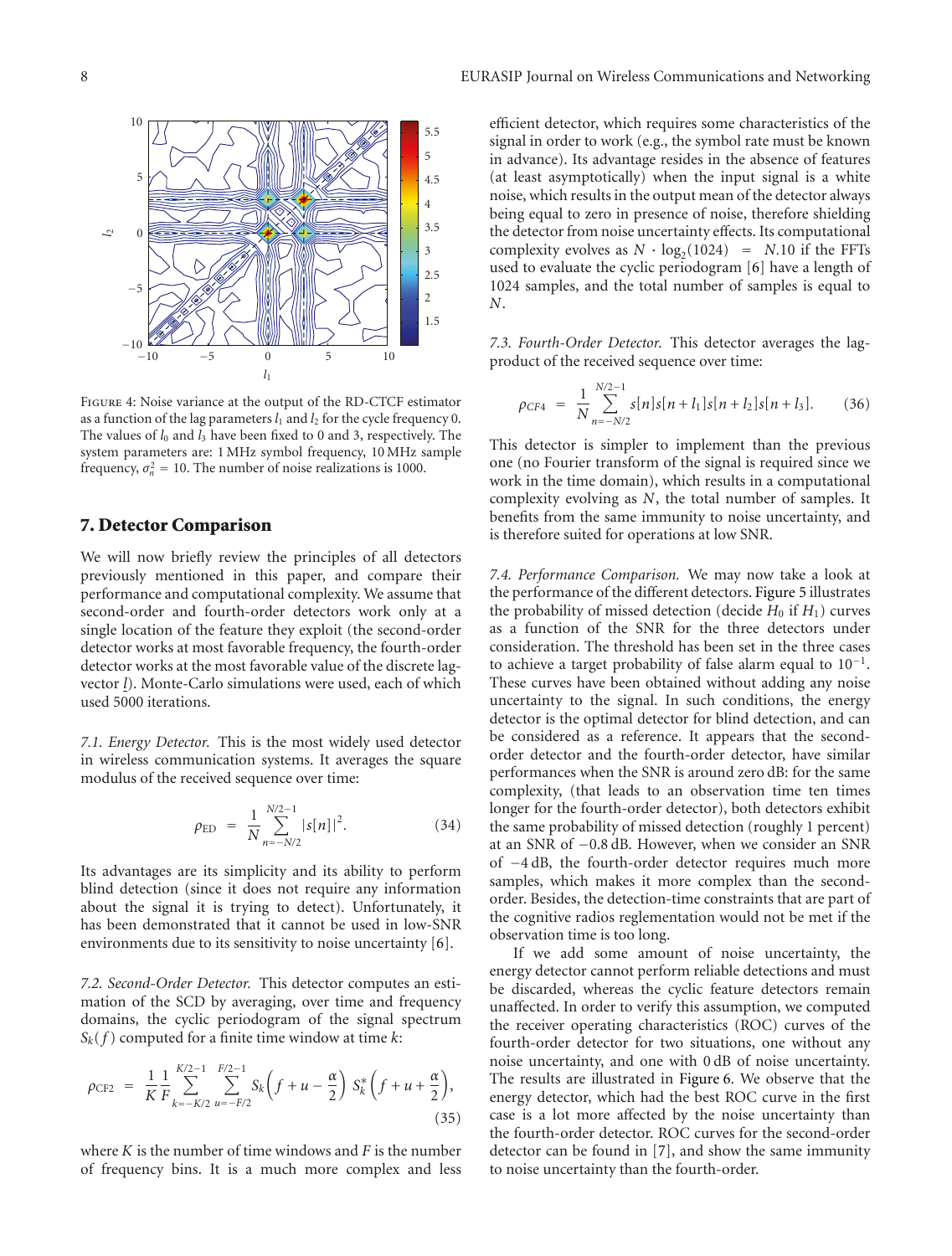$10000 \mu s$  *T*<sup>1</sup> = 500  $\mu s$ 

*T<sub>50</sub> μs* 



#### **8. Conclusion**

10−<sup>3</sup>

 $10<sup>-1</sup>$ 

 $10^{0}$ 

 $P_{fa}$  and  $P_{md}$ 10<sup>-1</sup>

This paper has started from the need for robust detectors able to work in low SNR environments. A brief review of the second-order cyclostationarity and second-order cyclic feature detectors has exposed the advantages and drawbacks of such detectors, and explained the intuition that lead to the study of higher-order cyclostationarity (HOCS). The main guideline is to identify features of sufficient strength and to design a detector able to extract it from the signal. The most relevant aspects of HOCS theory have then been analyzed and we have derived a new fourth-order detector that can be used for the detection of linearly modulated signals. Simulation results have shown that fourth-order cyclic feature detectors may be used as a substitute for second-order detectors at SNR around zero dB, which could be needed if the received signals do not exhibit second-order cyclostationarity.

## **Appendices**

#### **A. Cumulants of the Binary PAM**

This section computes the second- and fourth-order cumulants of a binary PAM sequence. The symbols take the values  $I_m = \{\pm 1\}.$ 



Figure 6: Energy (eng) and fourth-order detector (cf4) ROC curves for two values of the noise uncertainty (no uncertainty, 0 dB uncertainty). The system parameters are: 1 MHz symbol frequency, 4 MHz sample frequency, square-root Nyquist pulse shaping filter of 0.2 roll-off factor,  $SNR = -2$  dB.

*A.1. Second-Order Cumulant.* There are 2 possible partitions of the set  $\{1, 2\}$ :  $\{1, 2\}$  and  $\{1\}$  $\{2\}$ . Since the binary PAM constellation is symmetric, only the first partition has a chance to give a product of moments different from 0. We will limit our investigations to the first partition.

The partition  $\{1, 2\}$  gives  $R_{I,2} = 1$  for its single element, so that  $C_{I,2} = 1$ .

*A.2. Fourth-Order Cumulant.* There are 14 possible partitions of the set  $\{1, 2, 3, 4\}$ , but only the ones that group  $I_k$ by two or four have a chance to give a product of moments different from 0, which reduces the number of interesting partitions to four: {1, 2, 3, 4}; {1, 2}{3, 4}; {1, 3}{2, 4} and  ${1, 4}{2, 3}.$ 

The first partition  $\{1, 2, 3, 4\}$  gives  $R_{I,4} = 1$  for its single element, and the three last partitions  $\{1, 2\}$   $\{3, 4\}$ ;  $\{1, 3\}$   $\{2, 4\}$ and  $\{1, 4\}$   $\{2, 3\}$  give  $R_{I,2} = 1$  for their two elements, so that  $C_{I,4} = -2.$ 

## **B. Cumulants of the Quaternary QAM**

This section computes the second- and fourth-order cumulants of a 4-QAM sequence. The symbols take the values  $I_m = \{ \pm 1/\sqrt{2} \pm j/\sqrt{2} \}.$ 

*B.1. Second-Order Cumulants.* There are 2 possible partitions of the set  $\{1, 2\}$ :  $\{1, 2\}$  and  $\{1\}$  $\{2\}$ . Since the 4-QAM constellation is symmetric, only the first partition has a chance to give a product of moments different from 0. We limit therefore our investigations to the first partition.

Different results are obtained according to the number of conjugations in the lag-product (10):